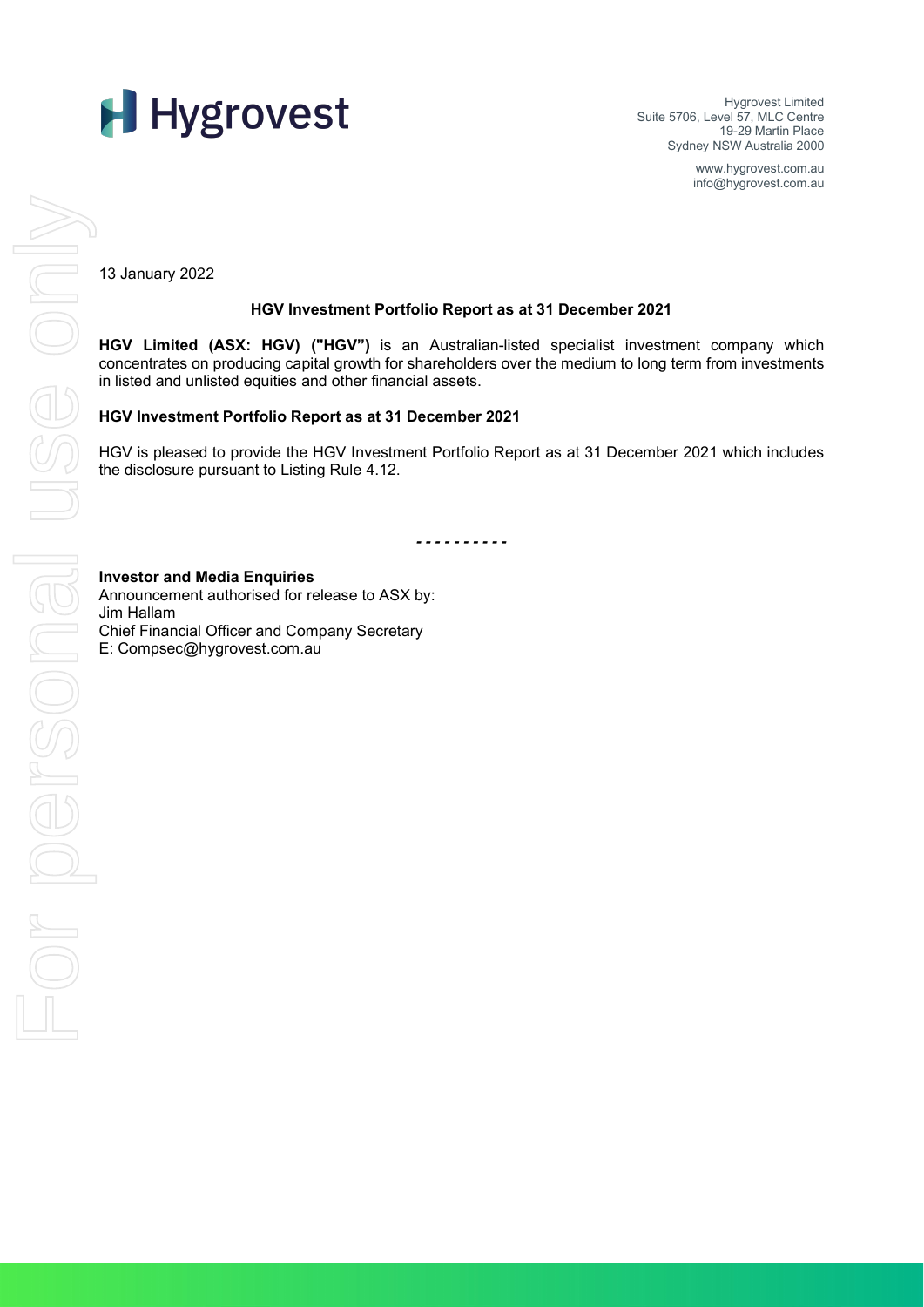#### *About HGV*

*HGV Limited (ASX:HGV) ("HGV") (ABN 91 601 236 417 is an Australian-listed specialist investment company which concentrates on producing capital growth for shareholders over the medium to long term from investments in listed and unlisted equities and other financial assets.*

#### *Important Notice*

*This announcement contains reference to certain intentions, expectations, future plans, strategy and prospects of HGV. Those intentions, expectations, future plans, strategy and prospects may or may not be achieved. They are based on*  certain assumptions, which may not be met or on which views may differ and may be affected by known and unknown *risks. The performance and operations of HGV may be influenced by a number of factors, many of which are outside the control of HGV. No representation or warranty, express or implied, is made by HGV, or any of its directors, officers,*  employees, advisers or agents that any intentions, expectations or plans will be achieved either totally or partially or *that any particular rate of return will be achieved. Given the risks and uncertainties that may cause HGV's actual future*  results, performance or achievements to be materially different from those expected, planned or intended, recipients *should not place undue reliance on these intentions, expectations, future plans, strategy and prospects. HGV does not warrant or represent that the actual results, performance or achievements will be as expected, planned or intended. Nothing in this material should be construed as either an offer to sell or a solicitation of an offer to buy or sell securities. It does not include all available information and should not be used in isolation as a basis to invest in HGV. This document does not constitute any part of any offer to sell, or the solicitation of an offer to buy, any securities in the United States or to, or for the account or benefit of any "US person" as defined in Regulation S under the US Securities Act of 1993 ("Securities Act"). HGV's shares have not been, and will not be, registered under the Securities Act or the securities laws of any state or other jurisdiction of the United States, and may not be offered or sold in the United States or to any US person without being so registered or pursuant to an exemption from registration including an exemption for qualified institutional buyers.*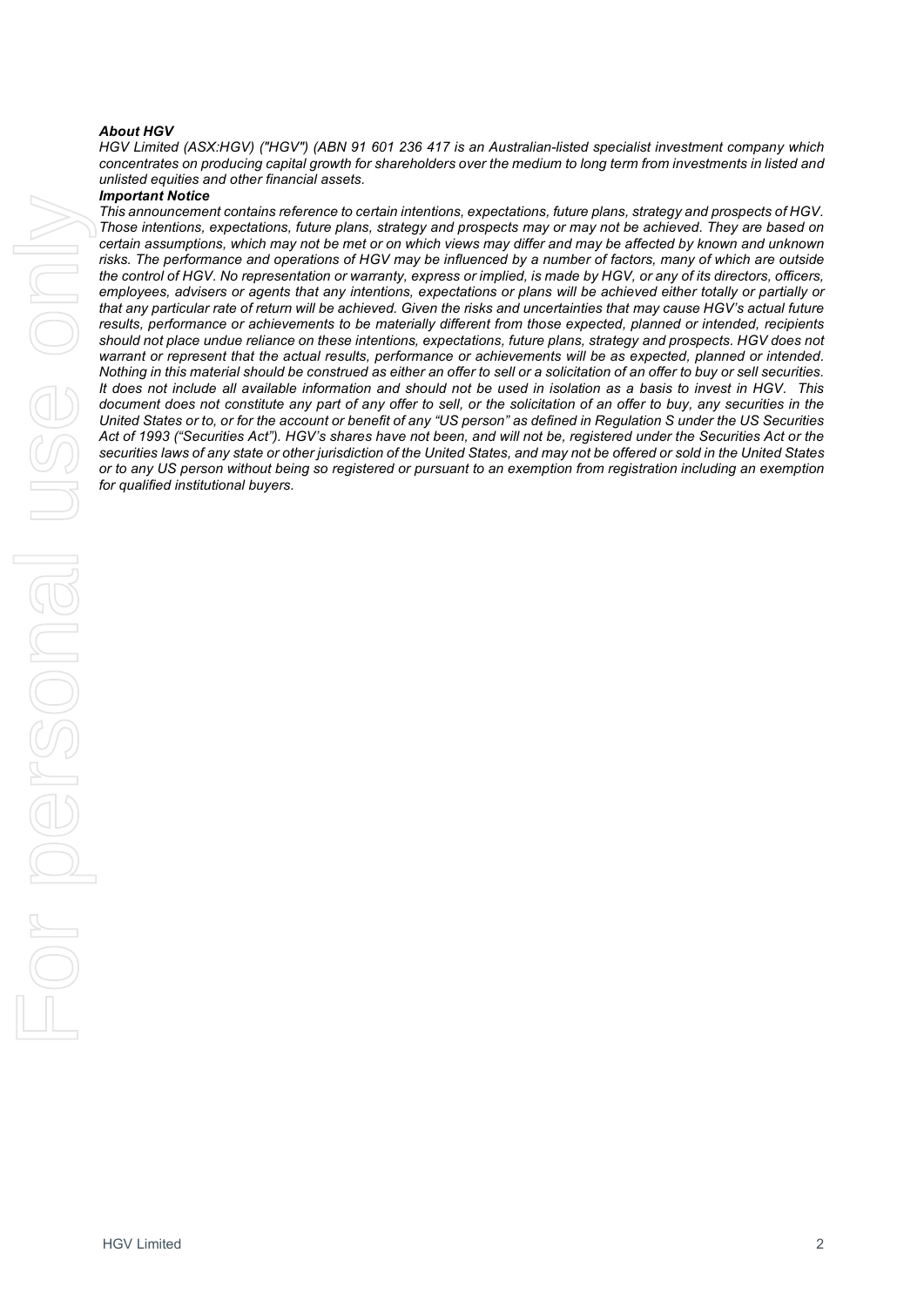**Investment Portfolio Report** 31 December 2021

#### *Important Notice*

*This announcement contains reference to certain intentions, expectations, future plans, strategy and prospects of HGV. Those intentions, expectations, future plans, strategy and prospects may or may not be achieved. They are based on certain assumptions, which may not be met or on which views may differ and may be*  affected by known and unknown risks. The performance and operations of HGV may be influenced by a number of factors, many of which are outside the control of *HGV. All information is unaudited unless stated otherwise. No representation or warranty, express or implied, is made by HGV, or any of its directors, officers,*  employees, advisers or agents that any intentions, expectations or plans will be achieved either totally or partially or that any particular rate of return will be achieved. *Given the risks and uncertainties that may cause HGV's actual future results, performance or achievements to be materially different from those expected, planned or intended, recipients should not place undue reliance on these intentions, expectations, future plans, strategy and prospects. HGV does not warrant or represent*  that the actual results, performance or achievements will be as expected, planned or intended. Nothing in this material should be construed as either an offer to sell *or a solicitation of an offer to buy or sell securities. It does not include all available information and should not be used in isolation as a basis to invest in HGV. This*  document does not constitute any part of any offer to sell, or the solicitation of an offer to buy, any securities in the United States or to, or for the account or benefit of any "US person" as defined in Regulation S under the US Securities Act of 1993 ("Securities Act"). HGV's shares have not been, and will not be, registered under *the Securities Act or the securities laws of any state or other jurisdiction of the United States, and may not be offered or sold in the United States or to any US person without being so registered or pursuant to an exemption from registration including an exemption for qualified institutional buyers. The investment returns shown are historical and no warranty can be given for future performance. Historical performance is not a reliable indicator of future performance. Due to the volatility*  **in a Company's underlying assets and other risk factors factors factors investment Portfolio Report**<br> **1981** December 2021<br> **1980** COLO USE ONLY IN THE SHORT-TERM. FOR PERSONAL USE ONLY 11:<br> **1980** COLO USE ONLY 11: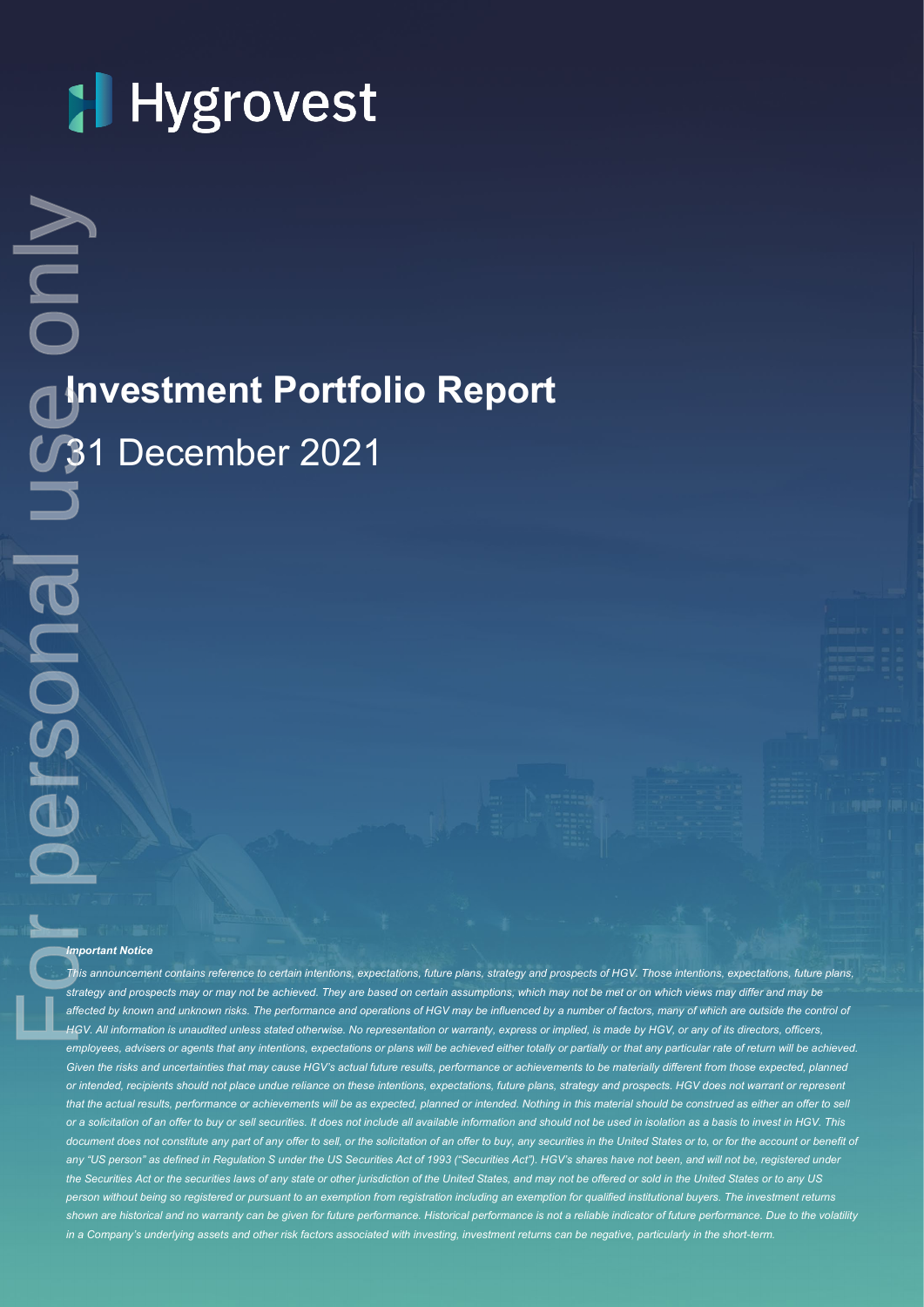## **Investment Portfolio Report**

Hygrovest (ASX: HGV) | ABN 91 601 236 417

### **About Hygrovest**

| 22                  | 10                                 |                | 10          |
|---------------------|------------------------------------|----------------|-------------|
| <b>Primary</b>      | <b>Follow on</b>                   | <b>Private</b> | Sale of     |
| <b>Acquisitions</b> | investments <sup>1</sup> to public |                | investments |

|                                       | <b>About Hygrovest</b>                    |                                              |                                                                                                                                                                                                                                                                                                                                                                                                                                                                                                                                                                                                                                                                          |                                |                    |
|---------------------------------------|-------------------------------------------|----------------------------------------------|--------------------------------------------------------------------------------------------------------------------------------------------------------------------------------------------------------------------------------------------------------------------------------------------------------------------------------------------------------------------------------------------------------------------------------------------------------------------------------------------------------------------------------------------------------------------------------------------------------------------------------------------------------------------------|--------------------------------|--------------------|
|                                       | term strategic partnership.               |                                              | Hygrovest Limited ("Hygrovest") (ASX: HGV) is an Australian-<br>listed, specialist investment company that has traded on the<br>ASX since 2015. Investors in Hygrovest gain exposure to a<br>portfolio which concentrates on producing capital growth for<br>shareholders over the medium to long term from investments<br>in listed and unlisted equities and other financial assets.<br>Investments are managed by Parallax Ventures Inc., a<br>specialist management company in Canada, under a long-<br>In December 2021 HGV changed to change its name to<br>"Hygrovest Limited" from MMJ Group Holdings Limited. The<br>ASX code has also changed from MMJ to HGV. |                                |                    |
|                                       |                                           |                                              | Since 2015, Hygrovest has created a significant number of<br>investment opportunities from its connections in Canada and<br>Australia in the private investment sector and realised exits to<br>the benefit of Hygrovest and its shareholders:                                                                                                                                                                                                                                                                                                                                                                                                                           |                                |                    |
|                                       |                                           |                                              |                                                                                                                                                                                                                                                                                                                                                                                                                                                                                                                                                                                                                                                                          |                                |                    |
| <b>Primary</b><br><b>Acquisitions</b> |                                           | <b>Follow on</b><br>investments <sup>1</sup> | <b>Private</b><br>to public                                                                                                                                                                                                                                                                                                                                                                                                                                                                                                                                                                                                                                              | Sale of                        | investments        |
|                                       | Hygrovest Investment Performance $^{23}$  |                                              |                                                                                                                                                                                                                                                                                                                                                                                                                                                                                                                                                                                                                                                                          |                                |                    |
|                                       | HGV Historical Performance - period ended |                                              |                                                                                                                                                                                                                                                                                                                                                                                                                                                                                                                                                                                                                                                                          |                                | 31-Dec-21          |
|                                       | 1 month                                   | 3 months                                     | <b>Financial year to</b><br>date                                                                                                                                                                                                                                                                                                                                                                                                                                                                                                                                                                                                                                         | 12 months                      | Since<br>inception |
| Pre tax return<br>Benchmark           | (7)%<br>(9)%                              | (7)%<br>(23)%                                | (13)%<br>(46)%                                                                                                                                                                                                                                                                                                                                                                                                                                                                                                                                                                                                                                                           | (10)%<br>(23)%                 | (15)%<br>(24)%     |
| Out/(under)<br>performance            | 2%                                        | 16%                                          | 33%                                                                                                                                                                                                                                                                                                                                                                                                                                                                                                                                                                                                                                                                      | 12%                            | 9%                 |
|                                       | please visit www.hygrovest.com.au         |                                              | For Hygrovest's latest investor presentations and news,                                                                                                                                                                                                                                                                                                                                                                                                                                                                                                                                                                                                                  |                                |                    |
|                                       | <b>General Investor Queries</b>           |                                              | <b>Share Registry</b>                                                                                                                                                                                                                                                                                                                                                                                                                                                                                                                                                                                                                                                    |                                |                    |
| Е.                                    | info@hygrovest.com.au                     |                                              | <b>Automic Registry Services</b>                                                                                                                                                                                                                                                                                                                                                                                                                                                                                                                                                                                                                                         |                                |                    |
| W:                                    | hygrovest.com.au                          |                                              | P:                                                                                                                                                                                                                                                                                                                                                                                                                                                                                                                                                                                                                                                                       | 1300 288 664<br>automic.com.au |                    |
|                                       |                                           |                                              | W:                                                                                                                                                                                                                                                                                                                                                                                                                                                                                                                                                                                                                                                                       |                                |                    |
|                                       |                                           |                                              |                                                                                                                                                                                                                                                                                                                                                                                                                                                                                                                                                                                                                                                                          |                                |                    |

| <b>General Investor Queries Share Registry</b> |  |                 |  |  |  |
|------------------------------------------------|--|-----------------|--|--|--|
| E: info@hygrovest.com.au Automic Registry S    |  |                 |  |  |  |
| W: hygrovest.com.au                            |  | P: 1300 288 664 |  |  |  |

#### **Share Registry**

- istry Services
- [hygrovest.com.au](https://hygrovest.com.au/)
	- W: [automic.com.au](http://www.automic.com.au/)

#### **Performance Update**

**Net Tangible Asset Value Per Share Before Tax[4](#page-3-3) as at 31 December 2021**

**\$0.1633**

### **Net Asset Value as at 31 December 2021 \$35m**

**Investment Return for 12 months ended 31 December 2021 (10)% p.a.**

| <b>Key Metrics as at</b>                      | 31-Dec-21 | <b>AUD</b> |
|-----------------------------------------------|-----------|------------|
| Net Asset Value                               | m         | 35         |
| Investee Porfolio (ex cash)                   | m         | 33         |
| Cash                                          | m         | 4          |
| Net Tangible Asset per share -                |           | 0.1633     |
| pre-tax (issued pursuant to LR 4.12)          |           |            |
| Net Tangible Asset per share -                |           | 0.1517     |
| post tax (issued pursuant to LR 4.12)         |           |            |
| Net Asset Value per share                     |           | 0.1521     |
| MMJ share price (ASX)                         |           | 0.059      |
| Market capitalisation                         | m         | 14         |
| Number of investments (ex cash)               |           | 10         |
|                                               |           | Listed     |
| <b>ASX</b> Investment Type                    |           | Investment |
|                                               |           | Company    |
| Initial Public Offering Date (inception date) |           | 22-Jan-15  |
| No. of ordinary shares on issue               | m         | 230        |

#### **Hygrovest shareholder communications**

Webinars and copies of announcements related to Hygrovest's operations may be found on the Hygrovest website: **[www.hygrovest.com.au.](http://www.hygrovest.com.au/)** Hygrovest will hold its next live audio webinar of the Investor Conference Call in March 2022 following the release of HGV's audited financial statements for the half year ended 31 December 2021 in February 2022. In the webinar, Michael Curtis, HGV Non-Executive Director and Managing Partner of Parallax Ventures Inc, the asset manager of Hygrovest's investments, will update on Hygrovest's major investments.

<span id="page-3-0"></span><sup>1</sup> Includes investments in existing investees

<span id="page-3-3"></span><span id="page-3-1"></span><sup>2</sup> Inception is 30 June 2018 being the date when Hygrovest commenced accounting for investments as an investment entity.

<span id="page-3-2"></span><sup>3</sup> Hygrovest uses the Alternative Harvest ETF (ticker symbol MJ) as its investment benchmark for the Hygrovest portfolio as it is a highly liquid portfolio trading in the North American market (where most of Hygrovest's holdings are based). MJ is listed on the New York Stock Exchange.

**2**

<sup>4.</sup>Net Tangible Asset Value per share – unaudited, before tax on unrealised gains on investment portfolio. The financial information within this report is unaudited.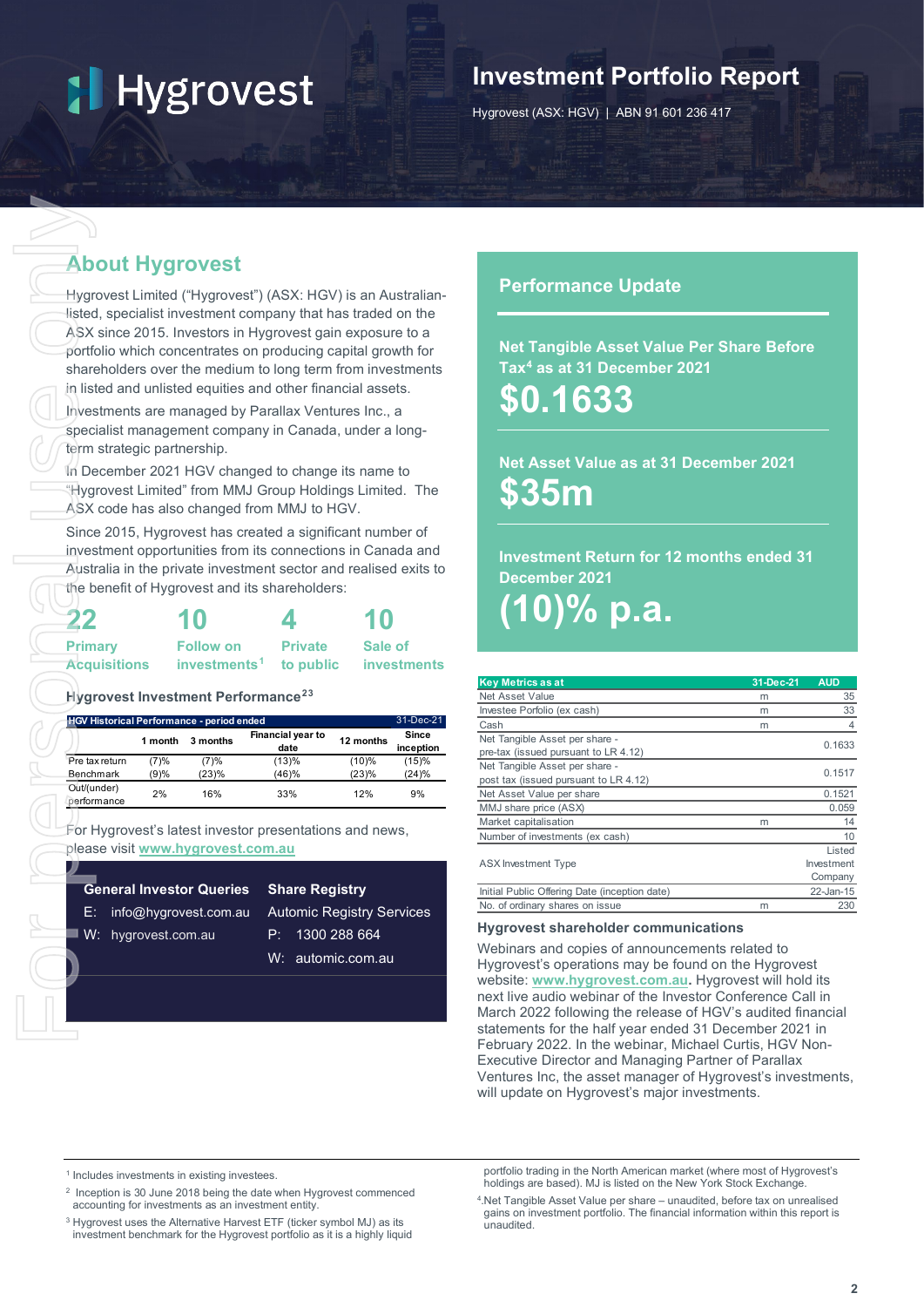## **Investment Portfolio Report**

Hygrovest (ASX: HGV) | ABN 91 601 236 417

#### **HYGROVEST NEWS**

#### **Performance of Hygrovest Portfolio as at 31 December 2021**

#### **Portfolio Investment Strategy**

- i. working with HGV's largest investment, Weed Me, to achieve a liquidity event during 2022 (investment value of \$12.9m) to realise a material portion of HGV's investment; and
- <span id="page-4-0"></span>ii. realising underperforming and or illiquid investments - HGV currently intends to hold its Entourage Health Corp (Entourage) convertible debenture and recover full value (current HGV book value is 55% discount to face value) or when escrow arrangements cease (Embark Health/BevCanna and Vintage Wines Estates).

| <b>HYGROVEST NEWS</b>                                                                                                                                                                                                                                                                                                            |                                  |                                                                                                                                                                                                                                                                                                                                                                                                                                                                    |  |  |  |
|----------------------------------------------------------------------------------------------------------------------------------------------------------------------------------------------------------------------------------------------------------------------------------------------------------------------------------|----------------------------------|--------------------------------------------------------------------------------------------------------------------------------------------------------------------------------------------------------------------------------------------------------------------------------------------------------------------------------------------------------------------------------------------------------------------------------------------------------------------|--|--|--|
|                                                                                                                                                                                                                                                                                                                                  |                                  | <b>Performance of Hygrovest Portfolio as at 31 December 2021</b>                                                                                                                                                                                                                                                                                                                                                                                                   |  |  |  |
|                                                                                                                                                                                                                                                                                                                                  |                                  | During the six months ended 31 December 2021, HGV's Net Asset Value (before provision for deferred tax) decreased<br>13%. HGV has significantly outperformed its benchmark, which declined 46% over the same period reflecting the 56%<br>decline in the listed Canadian cannabis sector. HGV also significantly outperformed its benchmark for the 12 months to<br>31 December 2021 ie HGV's had a loss of 10% compared to the benchmark's loss of 23%.           |  |  |  |
|                                                                                                                                                                                                                                                                                                                                  |                                  | The Canadian cannabis securities index fell 21% in December 2021 which contributed to a 6% decline in HGV's NAV fo<br>the month of December 2021. The decrease was reflected in the devaluation of HGV's listed securities and also the<br>lower enterprise/net revenue multiple applied to unlisted security Weed Me. Fortunately Weed Me's continued growth ir<br>rolling 12 months net revenue partially offset the impact of lower market valuation multiples. |  |  |  |
| <b>Portfolio Investment Strategy</b>                                                                                                                                                                                                                                                                                             |                                  |                                                                                                                                                                                                                                                                                                                                                                                                                                                                    |  |  |  |
|                                                                                                                                                                                                                                                                                                                                  |                                  | HGV is seeking to reduce the 61% gap of the share price to NAV (9.5 cents per HGV share) by:                                                                                                                                                                                                                                                                                                                                                                       |  |  |  |
| i.                                                                                                                                                                                                                                                                                                                               |                                  | working with HGV's largest investment, Weed Me, to achieve a liquidity event during 2022 (investment value of<br>\$12.9m) to realise a material portion of HGV's investment; and                                                                                                                                                                                                                                                                                   |  |  |  |
| ii.<br>realising underperforming and or illiquid investments - HGV currently intends to hold its Entourage Health Corp<br>(Entourage) convertible debenture and recover full value (current HGV book value is 55% discount to face valu<br>or when escrow arrangements cease (Embark Health/BevCanna and Vintage Wines Estates). |                                  |                                                                                                                                                                                                                                                                                                                                                                                                                                                                    |  |  |  |
| underperforming cannabis sector.                                                                                                                                                                                                                                                                                                 |                                  | Funds received from divestments would be applied as dividends <sup>5</sup> to HGV Shareholders and/or making investments whio<br>the Board considers to be the prospect of higher capital growth and allow HGV to diversify away from the                                                                                                                                                                                                                          |  |  |  |
|                                                                                                                                                                                                                                                                                                                                  |                                  | Outlined in the table below is the current strategy for HGV's Portfolio of investments:                                                                                                                                                                                                                                                                                                                                                                            |  |  |  |
|                                                                                                                                                                                                                                                                                                                                  | <b>Book Value</b><br>(unaudited) |                                                                                                                                                                                                                                                                                                                                                                                                                                                                    |  |  |  |
| Investee                                                                                                                                                                                                                                                                                                                         | 31-Dec-21                        | <b>Current Portfolio Strategy</b>                                                                                                                                                                                                                                                                                                                                                                                                                                  |  |  |  |
|                                                                                                                                                                                                                                                                                                                                  | <b>AUDm</b>                      |                                                                                                                                                                                                                                                                                                                                                                                                                                                                    |  |  |  |
| Weed Me                                                                                                                                                                                                                                                                                                                          | 12.9                             | Weed Me is the best performing investment in HGV's portfolio. The company is in the high<br>revenue growth stage – it has generated sufficient sales growth to more than offset the decline<br>in market valuation multiples and HGV remains optimistic for future capital growth from its                                                                                                                                                                         |  |  |  |
|                                                                                                                                                                                                                                                                                                                                  |                                  | investment. HGV is working with the company to maximise exit value during the next 12<br>months.                                                                                                                                                                                                                                                                                                                                                                   |  |  |  |
| Harvest One                                                                                                                                                                                                                                                                                                                      | 4.2                              | HGV's is the largest shareholder with 22% holding in the restructured listed cannabis business.                                                                                                                                                                                                                                                                                                                                                                    |  |  |  |
| Entourage<br>Health Corp                                                                                                                                                                                                                                                                                                         | 3.3                              | HGV is to hold convertible notes until maturity in Sept 2022 - currently 55% discount to face                                                                                                                                                                                                                                                                                                                                                                      |  |  |  |
| Southern<br>Cannabis<br>Holdings<br>(SCH)                                                                                                                                                                                                                                                                                        | 2.4                              | SCH is diversifying its products to continue sales growth - HGV is working with SCH's<br>management to produce a liquidity event in the next 12 months.                                                                                                                                                                                                                                                                                                            |  |  |  |
| Sequoya                                                                                                                                                                                                                                                                                                                          | 3.2                              | Sequoya is seeking new capital. HGV is considering an extension of loan facilities.                                                                                                                                                                                                                                                                                                                                                                                |  |  |  |
| Vintage Wine<br>Estate (VWE)                                                                                                                                                                                                                                                                                                     | 3.1                              | HGV is a small investor in VWE – the investment is in escrow until December 2022 – HGV is<br>not a long-term holder.                                                                                                                                                                                                                                                                                                                                               |  |  |  |
| Embark<br>Health                                                                                                                                                                                                                                                                                                                 | 1.5                              | HGV's investment will be acquired by listed BevCanna following shareholder approval in<br>December 2021. HGV will receive listed BevCanna shares to be released progressively from<br>escrow in the next 12 months.                                                                                                                                                                                                                                                |  |  |  |
| <b>Brainworks</b><br>Foundry Inc.                                                                                                                                                                                                                                                                                                | 1.4                              | Brainworks is a new investment in digital healthcare made in September 2021.                                                                                                                                                                                                                                                                                                                                                                                       |  |  |  |
| Valo<br>Therapeutics<br>(Valo)                                                                                                                                                                                                                                                                                                   | 1.0                              | Valo is a new investment in healthcare made in November 2021. HGV is supportive of the<br>company's targeted public listing in 2022.                                                                                                                                                                                                                                                                                                                               |  |  |  |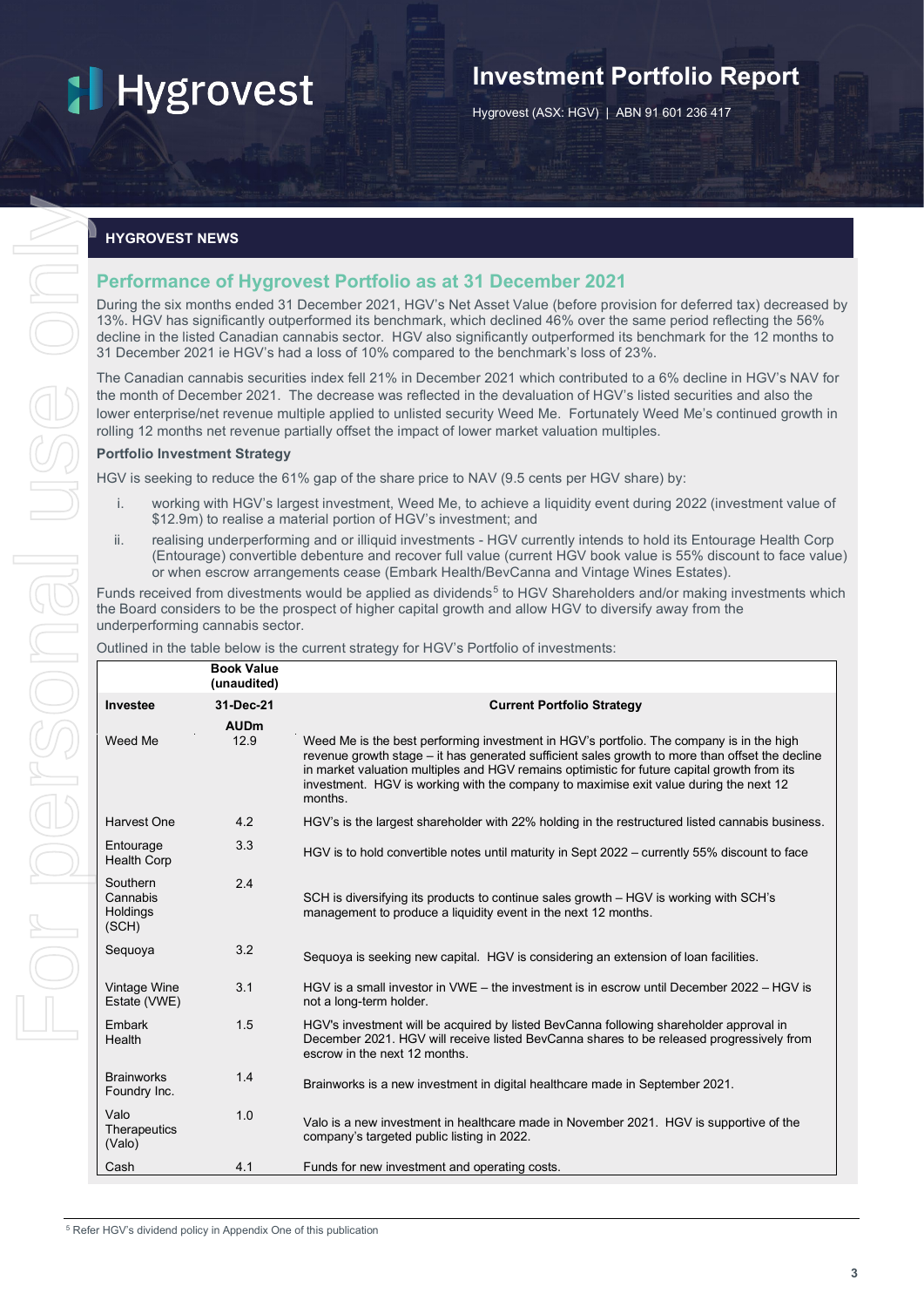## **Investment Portfolio Report**

Hygrovest (ASX: HGV) | ABN 91 601 236 417

HGV has funds available to deploy in new investments and will also seek to realise existing investments to recycle capital into opportunities which HGV considers having greater potential for capital growth. As noted above, HGV's flexibility in exiting some of its investments remains restricted given the escrow arrangements or where HGV is intending to hold the investment to maturity to realise value (e.g. Entourage) which will unwind during 2022.

#### **Shareholders Approve New Hygrovest's Investment Mandate**

HGV Shareholders at the Annual General Meeting on 17 December 2021 approved the broadening of the investment mandate and the change in company name:

a) Broadening HGV's Investment Mandate

HGV broadened its existing investment mandate by removing the restriction that limited HGV's investments in noncannabis assets to 25% of its total assets. HGV believes that there are opportunities to enhance the returns to Shareholders by further diversifying its investment portfolio to include strategic investments in sectors outside of cannabis (Diversification). HGV has already made significant steps over the past twelve months to diversify the portfolio through investments in consumer branded products and healthcare sectors.

The Diversification approved by HGV Shareholders allows HGV to:

- i. expand its existing investment portfolio and invest in other industries with a view to delivering capital growth over the medium to long term; and
- ii. create greater opportunities for Shareholders to benefit from the growth of a diversified group of investments, in addition to HGV's existing investments.

MMJ's Chairman, Peter Wall, commented "*the HGV Board is delighted that our Shareholders have supported the recommendations by the Board*".

The Diversification will broaden HGV's existing investment strategy with Parallax Ventures Inc. who continues to be the Investment Manager of HGV's investments.

b) Change in HGV Name

HGV has changed to change its name to Hygrovest Limited ("HGV") from MMJ Group Holdings Limited ("MMJ"). The ASX code has also changed from MMJ to HGV.

The Board recommended the change of name on the basis that it believes the proposed name more accurately reflects the future operations of HGV in line with the broadening of HGV's investment mandate to focus on producing capital growth for Shareholders over the medium to long term from investments in listed and unlisted securities and other financial assets from a broad range of investment sectors.

#### **Funding Position**

HGV is well positioned to create value from its existing portfolio with a liquid balance sheet and cashflows from its investments. HGV has total assets of \$37m, with immaterial current liabilities, comprising cash of AUD4m and a portfolio of listed equities (CAD4m), listed convertible loans (CAD3m) and unlisted loan securities (CAD4m), which provide interest income with flexibility to fund flow on investments, effect timing of investment exits and HGV's operating requirements.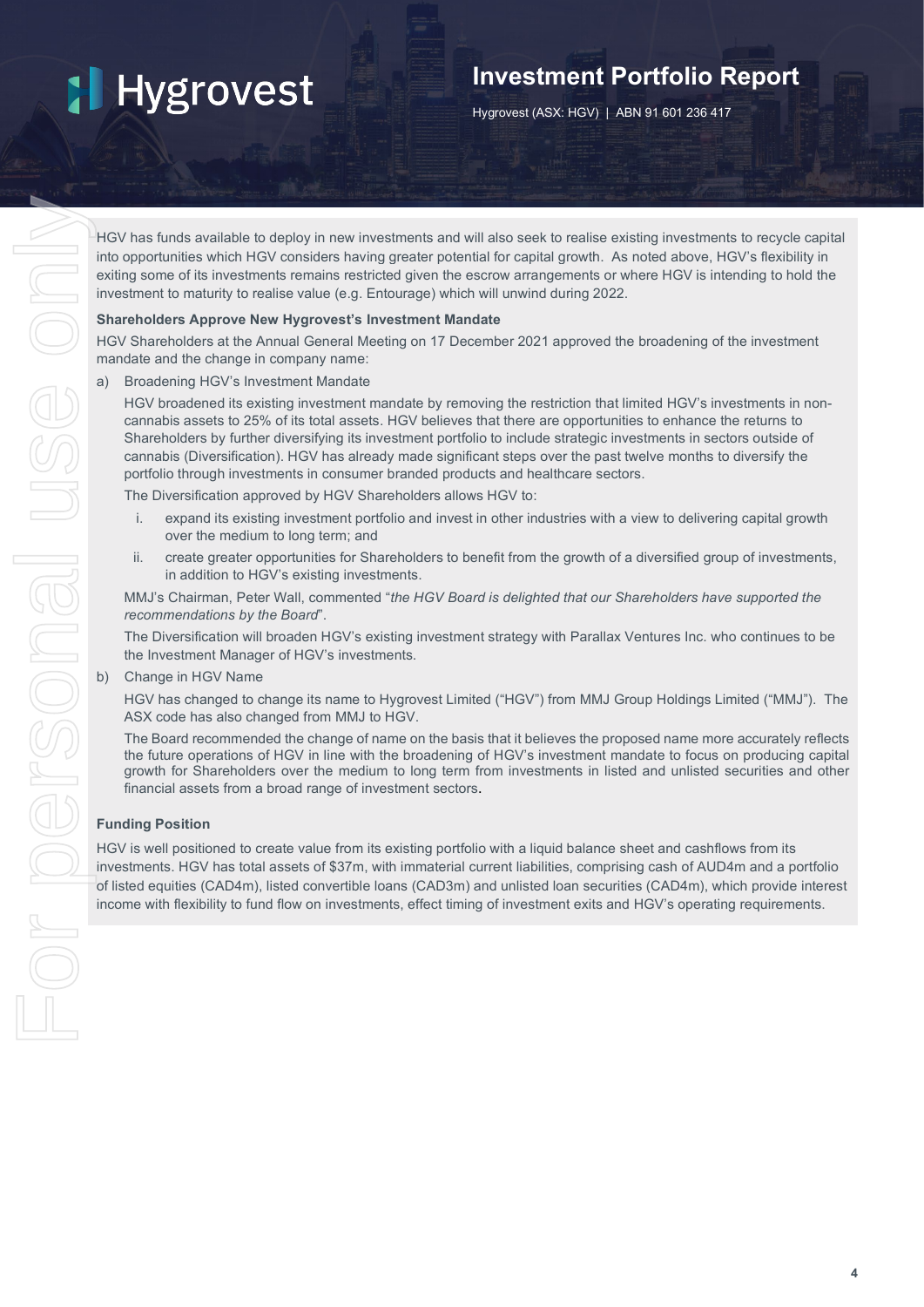## **Investment Portfolio Report**

Hygrovest (ASX: HGV) | ABN 91 601 236 417

### **Parallax Ventures Inc. Sector Update – December 2021**

Given our transition from MMJ Group Holdings ("MMJ") to Hygrovest Limited ("HGV"), we at Parallax are increasingly focused on finding liquidity for MMJ/HGV's cannabis names while continuing to support existing cannabis management teams that outperform in this environment. In terms of new deals for 2022, our focus will be mostly on growth equities, with cannabis investing continuing to play a factor only for companies that are executing well. We are looking towards the biotechnology, cryptocurrency, and Software-as-a-Service sectors as areas with the most growth potential over the next 5-10 years. Within these sectors we want to co-invest with larger players and into larger deals.

On the cannabis side of the portfolio, December was a rocky month as many of the Canadian cannabis names experienced significant sell offs at yearend mostly due to tax loss selling and large institutional portfolio managers taking risk off the books. December was also quieter than usual deal-flow wise as companies were forced to defer capital raises to the new year, not to mention the holiday season acts as a brake on capital markets activity in either case. US MSOs showed relative strength by comparison as they were flat through December though they'd underperformed in November and for much of the year.

Challenges faced by the sector were also aggravated by continual analyst downgrades for the large bellwether producers. In our view, these downgrades are somewhat justified by the competitive landscape which had led to lower prices and loss of market share from the large LP's to smaller craft producers. Canopy, Tilray, and Aurora's losses are a benefit to the likes of Organigram, Auxly, and Weed Me. In the end, as always, companies who are focused on product-market fit and business execution will win out over those who are focused on mergers, corporate transactions, exits, etc.

Having said that, we expect the new year to be better for cannabis equities globally as valuations in the space are at all-time lows and there are now significant buying opportunities being missed by the larger institutions. We continue to highlight portfolio companies such as Weed Me which have used the sector wide troubles as an opportunity to springboard their recreational cannabis business to take share from the larger bellwethers. In fact, they have now become a top 7 player in the Canadian recreational market.

With the capability to invest in new growth sectors and our continued focus on supporting successful portfolio companies, we look forward to a successful and productive 2022.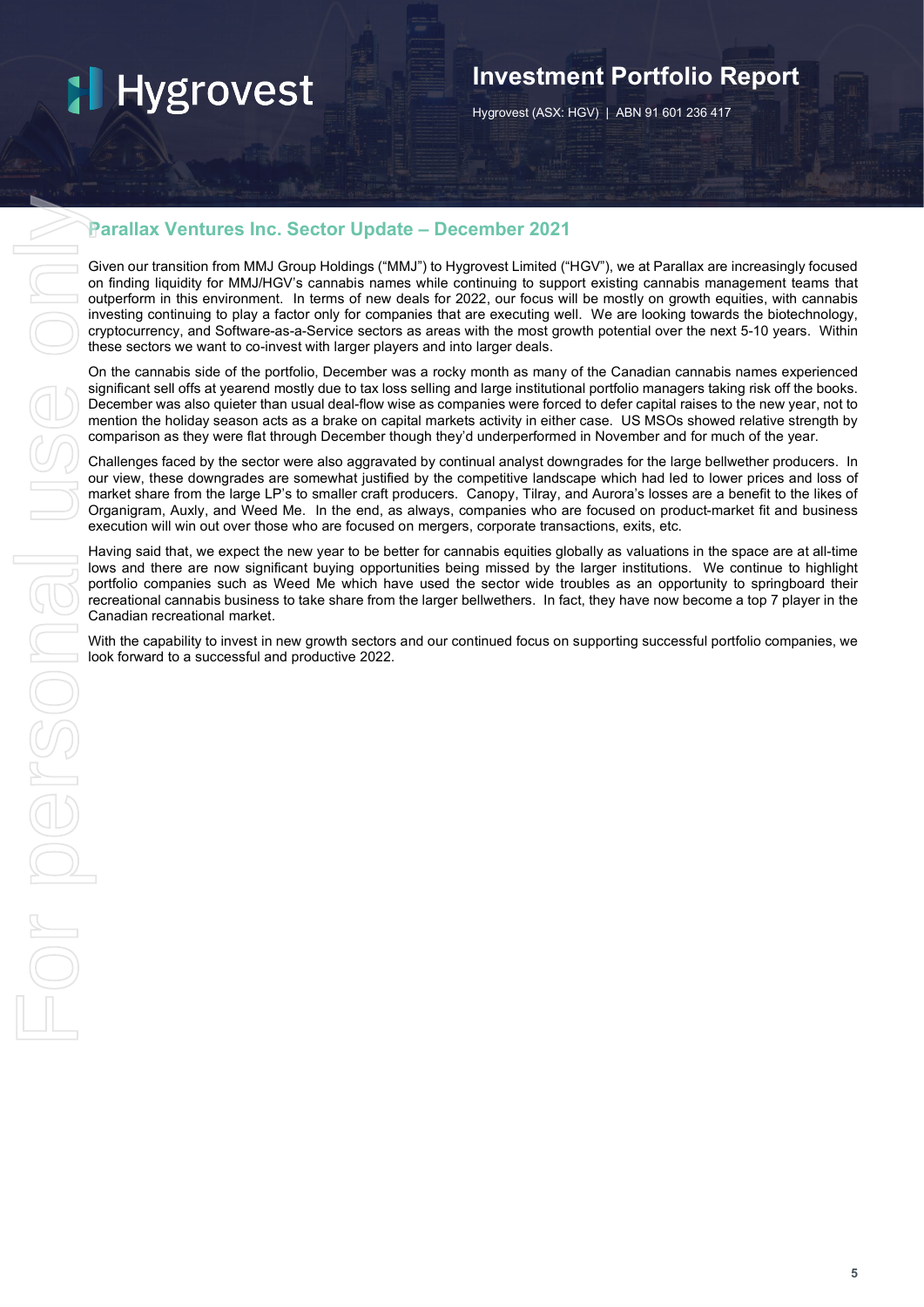### **Investment Portfolio Report**

Hygrovest (ASX: HGV) | ABN 91 601 236 417

### **Appendix One**

| <b>HGV Historical Performance - financial year to date</b> |            |           |           |           |           |           |           |           |           |        |                     |
|------------------------------------------------------------|------------|-----------|-----------|-----------|-----------|-----------|-----------|-----------|-----------|--------|---------------------|
|                                                            |            | 30-Jun-18 | 30-Jun-19 | 30-Jun-20 | 30-Jun-21 | 31-Jul-21 | 31-Aug-21 | 30-Sep-21 | 31-Oct-21 |        | 30-Nov-21 31-Dec-21 |
| Share price \$                                             | <b>AUD</b> | 0.335     | 0.245     | 0.096     | 0.077     | 0.079     | 0.081     | 0.078     | 0.069     | 0.066  | 0.059               |
| Net Asset Value                                            | <b>AUD</b> | 0.2879    | 0.3721    | 0.1924    | 0.1750    | 0.1729    | 0.1690    | 0.1639    | 0.1565    | 0.1623 | 0.1521              |
| NTA Post Tax \$                                            | <b>AUD</b> | 0.2860    | 0.3718    | 0.1925    | 0.1747    | 0.1725    | 0.1686    | 0.1636    | 0.1562    | 0.1619 | 0.1517              |
| NTA Pre Tax \$                                             | <b>AUD</b> | 0.2900    | 0.3874    | 0.1976    | 0.1885    | 0.1863    | 0.1814    | 0.1754    | 0.1681    | 0.1759 | 0.1633              |
| Net Return - pre tax NTA - year to date                    |            | n/a       | 34%       | (49)%     | (5)%      | (1)%      | (4)%      | (7)%      | (11)%     | (7)%   | (13)%               |
| Premium/(discount) of share price to pre tax NTA           |            | 16%       | (37)%     | (51)%     | (59)%     | (58)%     | (55)%     | (56)%     | (59)%     | (62)%  | (64)%               |
| Premium/(discount) of share price to NAV                   |            | 16%       | (34)%     | (50)%     | (56)%     | (54)%     | (52)%     | (52)%     | (56)%     | (59)%  | (61)%               |

#### **2. Chart One demonstrates the current discount of the Hygrovest share price to the pre-tax net tangible asset value (NTA).**



#### **3. Hygrovest's investment portfolio is detailed in Table Two:**

| Table One                                                                                                                                            |                              |                                      |                        |                  |                                                                                     |       |                                              |                  |                     |                 |                                                |                                  |                                  |
|------------------------------------------------------------------------------------------------------------------------------------------------------|------------------------------|--------------------------------------|------------------------|------------------|-------------------------------------------------------------------------------------|-------|----------------------------------------------|------------------|---------------------|-----------------|------------------------------------------------|----------------------------------|----------------------------------|
| HGV Historical Performance - financial year to date                                                                                                  |                              |                                      |                        | 30-Jun-18        | 30-Jun-19<br>30-Jun-20                                                              |       | 30-Jun-21                                    |                  | 31-Jul-21 31-Aug-21 |                 | 30-Sep-21                                      |                                  | 31-Oct-21 30-Nov-21 31-Dec-21    |
| Share price \$                                                                                                                                       |                              | <b>AUD</b>                           |                        | 0.335            | 0.245<br>0.096                                                                      |       | 0.077                                        | 0.079            | 0.081               |                 | 0.078                                          | 0.069                            | 0.066                            |
| Net Asset Value<br>NTA Post Tax \$                                                                                                                   |                              | <b>AUD</b><br><b>AUD</b>             |                        | 0.2879<br>0.2860 | 0.3721<br>0.1924<br>0.3718<br>0.1925                                                |       | 0.1750<br>0.1747                             | 0.1729<br>0.1725 | 0.1690<br>0.1686    |                 | 0.1639<br>0.1636                               | 0.1565<br>0.1562                 | 0.1623<br>0.1619                 |
| NTA Pre Tax\$                                                                                                                                        |                              | <b>AUD</b>                           |                        | 0.2900           | 0.3874<br>0.1976                                                                    |       | 0.1885                                       | 0.1863           | 0.1814              |                 | 0.1754                                         | 0.1681                           | 0.1759                           |
| Net Return - pre tax NTA - year to date                                                                                                              |                              |                                      |                        | n/a<br>16%       | 34%<br>(49)%                                                                        |       | (5)%                                         | (1)%             | (4)%                |                 | (7)%                                           | (11)%                            | (7)%                             |
| Premium/(discount) of share price to pre tax NTA<br>Premium/(discount) of share price to NAV                                                         |                              |                                      |                        | 16%              | (37)%<br>(51)%<br>(34)%<br>(50)%                                                    |       | (59)%<br>(56)%                               | (58)%<br>(54)%   | (55)%<br>(52)%      |                 | (56)%<br>(52)%                                 | (59)%<br>(56)%                   | (62)%<br>(59)%                   |
| 2.<br>Chart One demonstrates the current discount of the Hygrovest share price to the pre-tax net tangible asset value<br>(NTA).<br><b>Chart One</b> |                              |                                      |                        |                  |                                                                                     |       |                                              |                  |                     |                 |                                                |                                  |                                  |
| <b>HGV Share Price VS HGV Pre-Tax NTA</b><br>\$0.45<br>\$0.25                                                                                        |                              |                                      |                        |                  |                                                                                     |       |                                              |                  |                     | HGV share price |                                                |                                  | ■ HGV Pre Tax NTA                |
| \$0.05<br><b>11-18</b><br>01-19<br>03-19<br>3.<br>Hygrovest's investment portfolio is detailed in Table Two:                                         | 07.29                        | <b>BILA</b>                          |                        | 01.20            | 0520<br>03-20                                                                       | 07.20 | <b>B20</b>                                   | <b>1220</b>      | 01-21               | $\sigma^{3}$    | OS-21<br>0121                                  | $\mathcal{S}^{\lambda^{\prime}}$ | $\rightsquigarrow^{2^{2}}$       |
|                                                                                                                                                      |                              |                                      |                        |                  |                                                                                     |       |                                              |                  |                     |                 |                                                |                                  |                                  |
| Table Two<br>Investment                                                                                                                              | CSE/TSXV/<br><b>TSX Code</b> | Initial<br><b>Investment Country</b> |                        | Company<br>type  | Investment structure                                                                |       | <b>Business</b>                              |                  | portfolio)          |                 | <b>MOIC (current Book Value</b><br>(unaudited) | Weight                           | <b>Book Value</b><br>(unaudited) |
|                                                                                                                                                      |                              | date                                 |                        |                  |                                                                                     |       |                                              |                  | 31-Dec-21           |                 | 31-Dec-21                                      |                                  | 30-Jun-21                        |
|                                                                                                                                                      |                              |                                      |                        |                  |                                                                                     |       |                                              |                  | <b>Times</b>        |                 | <b>AUDm</b>                                    |                                  | <b>AUDm</b>                      |
| Harvest One                                                                                                                                          | <b>HVT</b>                   | Apr-17                               | Canada                 | Listed           | Shares and warrants                                                                 |       | Health and wellness<br>products              |                  |                     | 0.3             | 4.2                                            | 11%                              | 7.2                              |
| Entourage Health Corp                                                                                                                                | ENTG.DB                      | Sep-19                               | Canada Listed          |                  | Convertible notes and                                                               |       | Cannabis products for                        |                  |                     | 0.6             | 3.0                                            | 8%                               | 4.5                              |
|                                                                                                                                                      | and<br>ENTG.WT               |                                      |                        |                  | warrants                                                                            |       | both the medical and<br>adult-use markets.   |                  |                     |                 |                                                |                                  |                                  |
| Listed investments                                                                                                                                   |                              |                                      |                        |                  |                                                                                     |       |                                              |                  |                     |                 | 7.2                                            | 19%                              | 11.7                             |
|                                                                                                                                                      |                              |                                      |                        |                  |                                                                                     |       |                                              |                  |                     |                 |                                                |                                  |                                  |
| Embark Health                                                                                                                                        |                              | Jul-18                               | Canada                 | Unlisted         | Shares and Warrants                                                                 |       | CBD and THC<br>Extraction                    |                  |                     | 0.2             | 1.5                                            | 4%                               | 2.6                              |
| Weed Me                                                                                                                                              |                              | Dec-17                               | Canada Unlisted Shares |                  |                                                                                     |       | Cultivation and sales<br>of branded cannabis |                  |                     | 3.4             | 12.9                                           | 35%                              | 9.5                              |
|                                                                                                                                                      |                              |                                      |                        |                  |                                                                                     |       | products                                     |                  |                     |                 |                                                |                                  |                                  |
| Seguoya                                                                                                                                              |                              | Jul-19                               | Poland                 |                  | Canada/ Unlisted Convertible note and<br>shares                                     |       | <b>CBD Extraction</b>                        |                  |                     | 0.7             | 3.2                                            | 8%                               | 3.8                              |
| Southern Cannabis                                                                                                                                    |                              | Apr-18                               | Australia Unlisted     |                  | Shares                                                                              |       | Medicinal cannabis                           |                  |                     | 2.4             | 2.4                                            | 6%                               | 4.3                              |
| J Supply                                                                                                                                             |                              | Feb-19                               | Canada Unlisted Shares |                  |                                                                                     |       | clinics and research<br>Retailer of cannabis |                  | n/a                 |                 | 0.3                                            | 1%                               | 0.3                              |
|                                                                                                                                                      |                              |                                      |                        |                  |                                                                                     |       | products                                     |                  |                     |                 |                                                |                                  |                                  |
| Unlisted investments<br>Total cannabis/hemp portfolio                                                                                                |                              |                                      |                        |                  |                                                                                     |       |                                              |                  |                     |                 | 20.0<br>27.2                                   | 54%<br>73%                       | 20.3<br>32.0                     |
| Vintage Wine Estate                                                                                                                                  |                              | Aug-19                               | Canada Unlisted        |                  | <b>Bespoke A Limited</b><br>Partnership holds VWE businesses<br>shares and founders |       | Investment in beverage                       |                  |                     | 2.0             | 3.1                                            | 8%                               | 3.2                              |
| Valo Therapeutics                                                                                                                                    |                              | Nov-21                               | Finland                | Unlisted         | warrants<br>Convertible notes                                                       |       | healthcare                                   |                  | n/a                 |                 | 1.0                                            | 3%                               | 0.0                              |
| Brainworks Foundry Inc.                                                                                                                              |                              | Aug-21                               | <b>USA</b>             | Unlisted         | Shares                                                                              |       | healthcare                                   |                  |                     | 1.0             | 1.4                                            | 4%                               | 0.0                              |
| Total non-cannabis                                                                                                                                   |                              |                                      |                        |                  |                                                                                     |       |                                              |                  |                     | 0.6             | 5.4<br>32.7                                    | 15%<br>88%                       | 3.2<br>35.4                      |
| Cash<br>Company tax refund receivable                                                                                                                |                              |                                      |                        |                  |                                                                                     |       |                                              |                  |                     |                 | 4.1<br>0.5                                     | 11%<br>1%                        | 3.4<br>4.6                       |

<span id="page-7-0"></span><sup>6</sup> The results for 30 June 2018, 30 June 2019, 30 June 2020 and 30 June 2021 are for the year ended on those dates.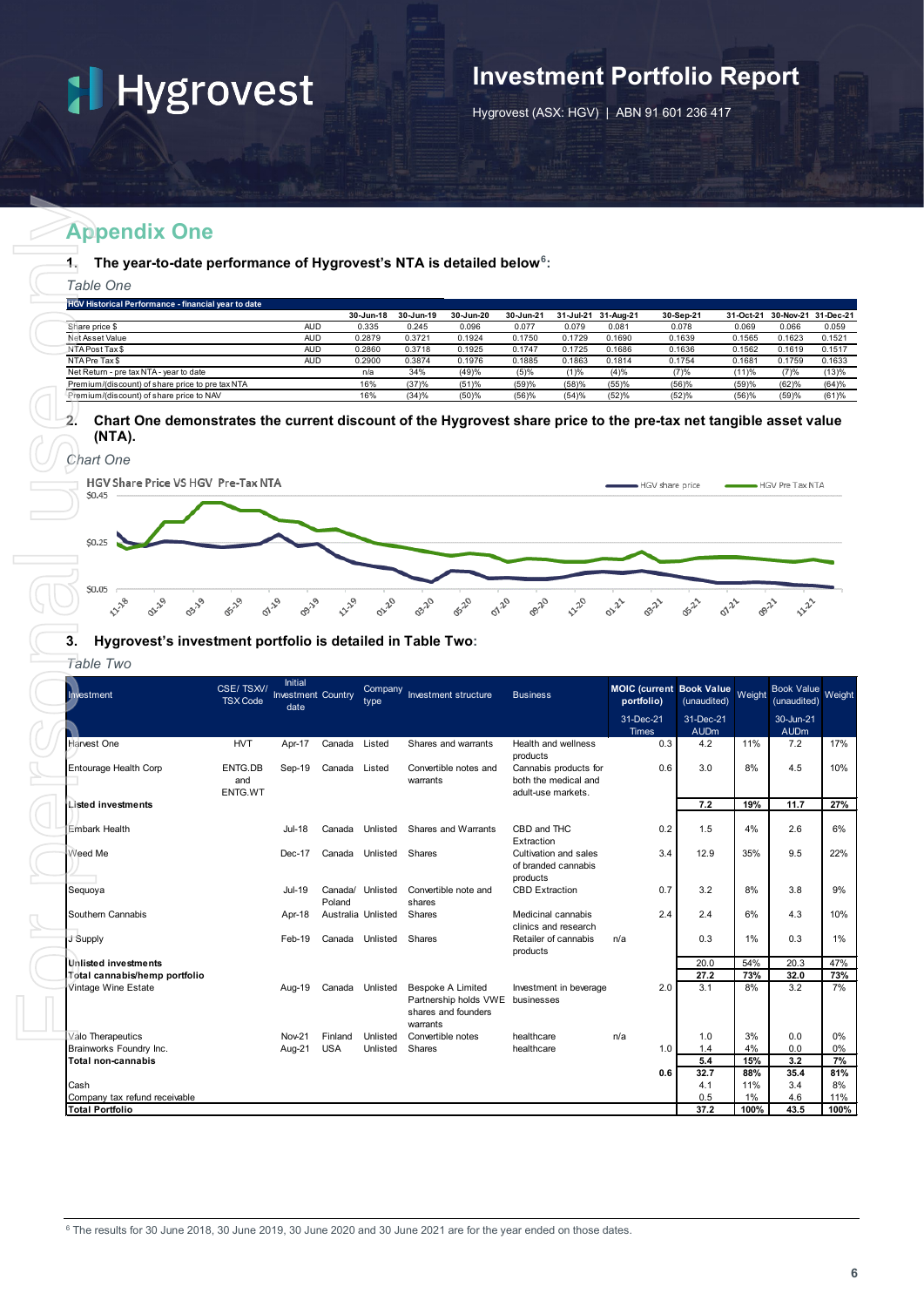## **Investment Portfolio Report**

Hygrovest (ASX: HGV) | ABN 91 601 236 417

### **Appendix One continued**

#### **4. Hygrovest listed investments**

| <b>Appendix One continued</b>                                                                                                        |                           |                                   |                                       |                                     |                               |                                                 |                                     |
|--------------------------------------------------------------------------------------------------------------------------------------|---------------------------|-----------------------------------|---------------------------------------|-------------------------------------|-------------------------------|-------------------------------------------------|-------------------------------------|
| <b>Hygrovest listed investments</b><br>4.<br>The details of HGV's listed investments are detailed in Table Three below:              |                           |                                   |                                       |                                     |                               |                                                 |                                     |
| <b>Table Three</b>                                                                                                                   |                           |                                   |                                       |                                     |                               |                                                 |                                     |
| Investment                                                                                                                           | <b>TSXV/TSX</b><br>Code   | Valuation methodology             | <b>Number of</b><br><b>securities</b> | <b>Market</b><br><b>Price</b>       | <b>Book</b><br>Value          | <b>Book</b><br>Value<br>(unaudited) (unaudited) | <b>Book</b><br>Value<br>(unaudited) |
|                                                                                                                                      |                           |                                   | 31-Dec-21                             | 31-Dec-21<br>Foreign                | 31-Dec-21<br>Foreign          | 31-Dec-21<br><b>AUD000</b>                      | 30-Jun-21<br><b>AUD000</b>          |
|                                                                                                                                      |                           |                                   |                                       | Currency                            | Currency                      |                                                 |                                     |
| Harvest One                                                                                                                          |                           |                                   |                                       |                                     |                               |                                                 |                                     |
| -⁄shares                                                                                                                             | <b>HVT</b>                | listed price                      | 55,557,994                            | 0.065                               | 3,611                         | 3,906                                           | 6,261                               |
| warrants                                                                                                                             | unlisted                  | <b>Black Scholes using listed</b> | 17,083,333                            | 0.013                               | 228                           | 247                                             | 963                                 |
| <b>Total MMJ investment</b>                                                                                                          |                           | price as key input                |                                       |                                     | 3,839                         | 4,153                                           | 7,224                               |
|                                                                                                                                      |                           |                                   |                                       |                                     |                               |                                                 |                                     |
| Entourage Health Corp                                                                                                                |                           |                                   |                                       |                                     |                               |                                                 |                                     |
| - debentures                                                                                                                         | ENTG.DB                   | Listed price - the total          | 6,000,000                             | 45.0                                | 2,700                         | 2,920                                           | 4,250                               |
|                                                                                                                                      |                           | number of securities              |                                       |                                     |                               |                                                 |                                     |
|                                                                                                                                      |                           | multiplied by listed price        |                                       |                                     |                               |                                                 |                                     |
|                                                                                                                                      |                           | divided by 100                    |                                       |                                     |                               |                                                 |                                     |
| warrants                                                                                                                             | ENTG.WT                   | Listed price                      | 3,750,000                             | 0.030                               | 113                           | 122                                             | 221                                 |
| <b>Total MMJ investment</b>                                                                                                          |                           |                                   |                                       |                                     | 2,813                         | 3,042                                           | 4,471                               |
|                                                                                                                                      |                           |                                   |                                       |                                     |                               |                                                 |                                     |
|                                                                                                                                      |                           |                                   |                                       |                                     |                               |                                                 |                                     |
| Vintage Wine Estate<br>shares                                                                                                        | VWE.U                     |                                   | 60,000                                | 11.8                                | 710                           | 979                                             | 962                                 |
| warrants                                                                                                                             | VWE.WT.U                  | Listed price<br>Listed price      | 666,670                               | 2.270                               | 1,513                         | 2,086                                           | 2,217                               |
| <b>Total MMJ investment</b>                                                                                                          |                           |                                   |                                       |                                     | 2,224                         | 3,065                                           | 3,179                               |
|                                                                                                                                      |                           |                                   |                                       |                                     |                               |                                                 | 11,695                              |
| <b>MMJ's Listed investments</b><br><b>Divestments by HGV</b><br>5.<br>The details of the investments sold by HGV are detailed below: |                           |                                   |                                       |                                     | 6,652                         | 7,195                                           |                                     |
| <b>Table Four</b>                                                                                                                    |                           |                                   |                                       |                                     |                               |                                                 |                                     |
| <b>Divested Investment</b>                                                                                                           | Method of sale            | Partial/<br>complete              | Date of<br>divestment                 | Net proceeds<br>$\overline{(AUDm)}$ | Capital<br>invested<br>(AUDm) |                                                 | <b>MOIC</b>                         |
| MediPharm Labs                                                                                                                       | on market                 | complete                          | $Jun-20$                              | 34.1                                |                               | 9.2                                             | 3.7                                 |
|                                                                                                                                      | takeover                  | complete                          | Sep-20                                | 0.7                                 |                               | 0.7                                             | 1.0                                 |
| Axiomm                                                                                                                               |                           | complete                          | $Dec-19$                              | 0.6                                 | 1.5                           | 0.8                                             | 0.8<br>1.5                          |
| Bevcanna                                                                                                                             | on market                 |                                   |                                       |                                     |                               |                                                 |                                     |
| Fire & Flower<br>Hemple                                                                                                              | on market<br>private sale | complete<br>complete              | Apr-20<br><b>Jul-20</b>               | 0.3                                 |                               | 1.0<br>1.3                                      | 0.2                                 |
| Esense<br>Dosecann                                                                                                                   | on market                 | complete                          | May-18                                | 0.4<br>5.9                          |                               | 0.5<br>2.5                                      | 0.8<br>2.3                          |

#### **5. Divestments by HGV**

#### *Table Four*

| Divested Investment | Method of sale | Partial/<br>complete | Date of<br>divestment | Net proceeds<br>(AUDm) | Capital<br>invested<br>(AUDm) | <b>MOIC</b> |
|---------------------|----------------|----------------------|-----------------------|------------------------|-------------------------------|-------------|
| MediPharm Labs      | on market      | complete             | Jun-20                | 34.1                   | 9.2                           | 3.7         |
| Axiomm              | takeover       | complete             | $Sep-20$              | 0.7                    | 0.7                           | 1.0         |
| Bevcanna            | on market      | complete             | $Dec-19$              | 0.6                    | 0.8                           | 0.8         |
| Fire & Flower       | on market      | complete             | Apr-20                | 1.5                    | 1.0                           | 1.5         |
| Hemple              | private sale   | complete             | $Jul-20$              | 0.3                    | 1.3                           | 0.2         |
| Esense              | on market      | complete             | $May-18$              | 0.4                    | 0.5                           | 0.8         |
| Dosecann            | takeover       | complete             | $May-18$              | 5.9                    | 2.5                           | 2.3         |
| <b>Total</b>        |                |                      |                       | 43.5                   | 16.0                          | 2.7         |

#### (a) Embark Health (**Embark**)

HGV was a foundation investor in Embark in July 2018 – the investment now comprises:

- i. 4.897m ordinary shares (approximately 15% shareholding) in Embark.
- ii. Warrants that provide the option for HGV to acquire a further 1.0m shares at CAD1.75 each up with maturity date of two years after a Liquidity Event<sup>[8](#page-8-1)</sup>.

<span id="page-8-0"></span><sup>7</sup> Information current at the month of this report.

<span id="page-8-1"></span><sup>&</sup>lt;sup>8</sup> A Liquidity event is an initial public offering or a material sale event.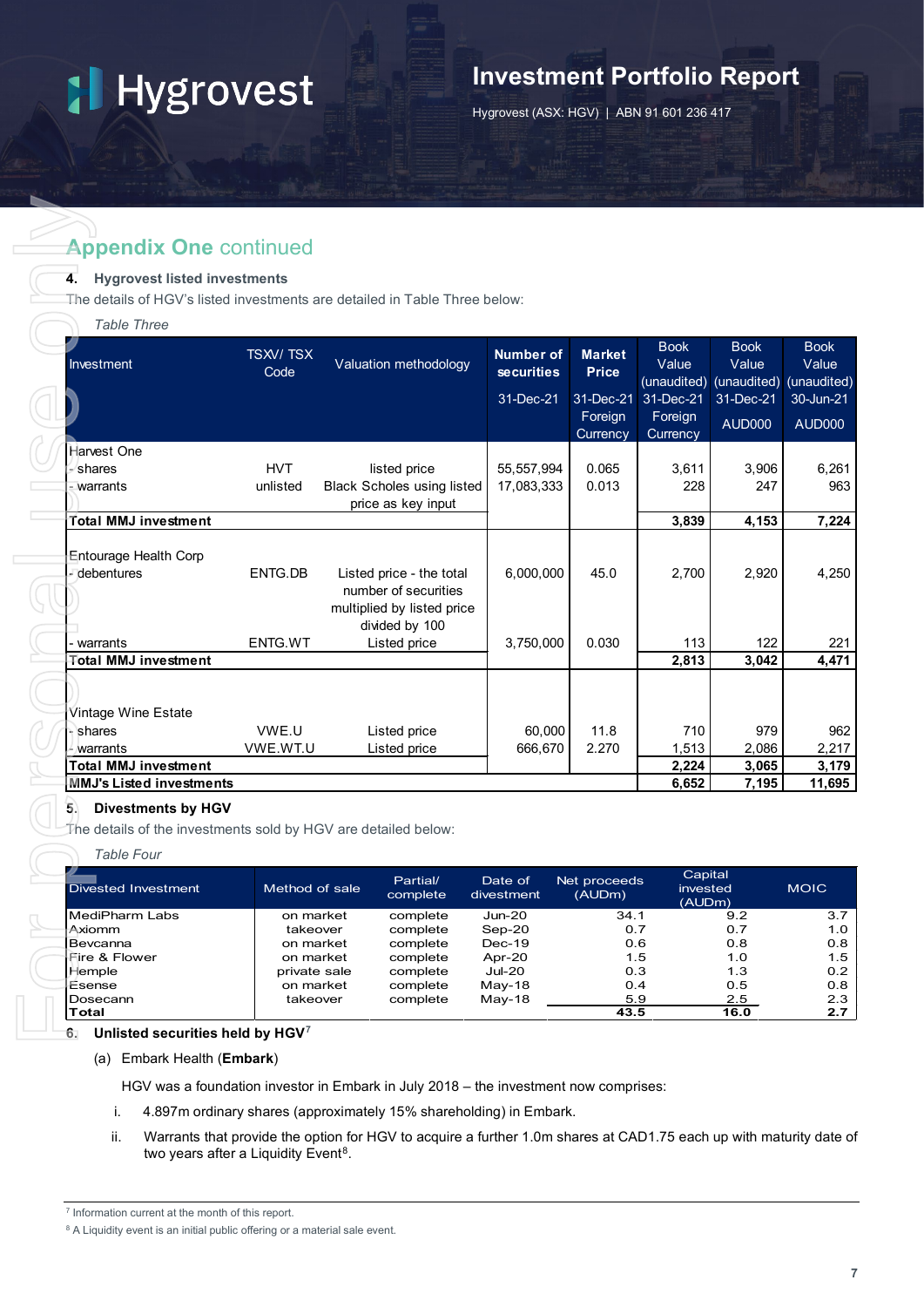### **Investment Portfolio Report**

Hygrovest (ASX: HGV) | ABN 91 601 236 417

iii. Warrants that provide the option for HGV to acquire a further 1.125m shares at CAD4.80 each up with maturity date of two years after a Liquidity Event.

On 20 September 2021**,** BevCanna Enterprises Inc. (CSE:BEV) ("BEV" or "BevCanna") announced an offer (the "Offer") to acquire 100% of Embark. Under the terms of the Offer:

- BevCanna would acquire all of the issued and outstanding shares of Embark (the "Shares") from its shareholders.
- BevCanna will acquire the Shares in consideration for a purchase price of 46.7m BevCanna shares, plus potential future earn-outs, which will be subject to the adjustments (the "Purchase Price"). BevCanna will satisfy the Purchase Price as follows:
	- a) The issuance of 46.7m common shares of BevCanna to Embark Shareholders at closing (the "Initial Consideration").
	- b) A further amount upon earn-out milestones in respect of Embark's post-acquisition financial performance (the "Earn-Out") being achieved. At this point HGV is not in a position to provide a reasonable estimate of the value of the Earn-Out.

HGV has valued its investment in Embark using the BEV share price at month end.

HGV has been advised that the issue of the BevCanna Shares pursuant to the Initial Consideration will be completed following the satisfaction of all conditions in the acquisition agreement and on a date mutually agreeable to the parties. It is expected that the Offer will be completed by the end of January 2022.

The BevCanna Shares received by Embark Shareholders are part of the Initial Consideration (including HGV), and will be subject to voluntary resale restrictions, with 1/12th of the BevCanna Shares received being released from the resale restriction on the last day of each month following closing of the Offer for a period of one year.

#### (b) Weed Me

HGV was a foundation investor in Weed Me in December 2017 which now comprises:

- i. 3.642m shares representing approximately 13% of Weed Me's issued capital.
- ii. 230,415 warrants each convertible at CAD2.17 with an expiry date of 29 October 2024; and
- iii. CAD1m convertible note ("the Note") which is unsecured, bears interest at a rate of 8% per annum and is repayable on 9 May 2023.
- (c) Southern Cannabis Holdings (**SCH**)

HGV became an investor in SCH in April 2018 which now comprises:

i. 21m shares representing approximately 17% of SCH's issued capital.

#### (d) Sequoya

HGV was a foundation investor in Sequoya – the investment now comprises:

- i. CAD2.5m convertible note (advanced July 2019) is unsecured (subject to negative pledge) with an interest rate of 8% per annum and a maturity date of 19 July 2021. The convertible note is convertible (at HGV's option) into Sequoya ordinary shares at CAD0.05 each.
- ii. CAD2.5m convertible note facility (executed April 2020) drawn to CAD1.0m, has first ranking security bearing interest of 8% per annum and a maturity date of 15 April 2022. The convertible note is convertible (at HGV's option) into ordinary shares at CAD0.10 per share.
- iii. 19m ordinary shares (27% shareholding) in Sequoya.
- (e) Harvest One (**HVT**)

HGV was a foundation investor in HVT – the investment now comprises:

- i. 55,557,994 common shares of HVT (the "Common Shares") (22% shareholding).
- ii. 17,083,333 Common Share purchase warrants (the "Warrants"). Each Warrant entitles the holder to purchase one listed Common Share at a price of CAD0.06 at any time until April 3, 2022.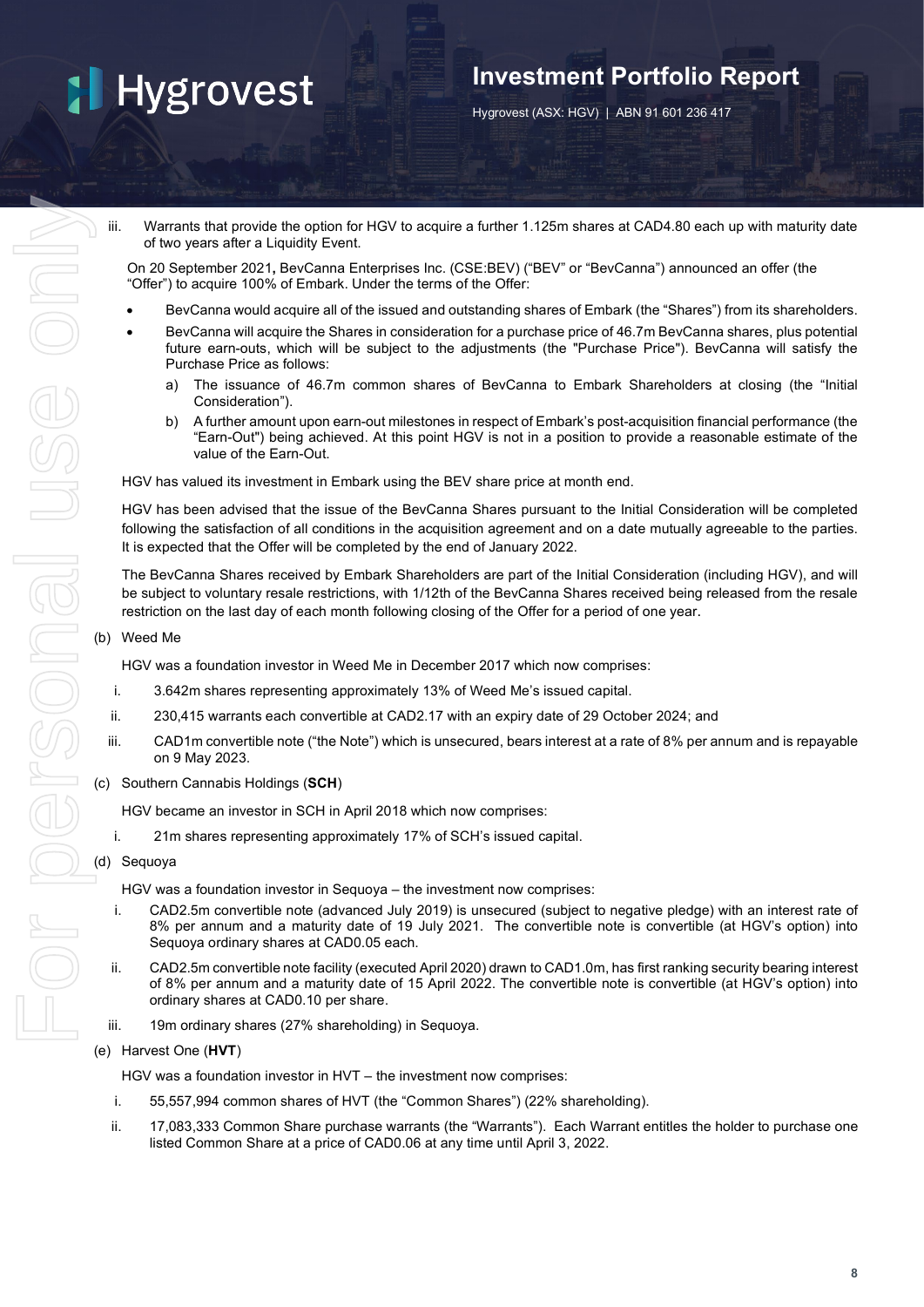## **Investment Portfolio Report**

Hygrovest (ASX: HGV) | ABN 91 601 236 417

(f) Entourage Health Corp (**Entourage**) (formerly known as WeedMD)

HGV's investment was made in September 2019 – the investment now comprises:

- i. CAD6m in 8.5% unsecured Convertible Debenture units issued by Entourage which HGV has the option to convert into 3.75m shares by 25 September 2022. The debenture units have preference over ordinary shares with interest paid to HGV on a six-monthly basis. The market value of the notes is calculated by multiplying the CAD6m by the market price divided by 100.
- ii. Listed Warrants that allow HGV to acquire an additional 3.75m shares for CAD1.80 each by 25 September 2022.
- (g) Vintage Wine Estates, Inc. (**VWE**)

HGV was a foundation investor in VWE (formerly known as Bespoke Capital Acquisition Corp) (TSX: VWE, VWE.WT.U) through its investment in Bespoke A LP – HGV's investment has an indirect economic interest in the Founder's Shares and Founder's Warrants (the investment decisions are controlled by the General Partner which is Bespoke Capital Partners LLC) as follows:

- i. 60,000 Founder's Shares which are equivalent to 60,000 listed common shares of VWE (the "Common Shares").
- ii. 666,667 Founder's warrants which are equivalent to the listed Share purchase warrants (the "Warrants"). Each Warrant entitles the holder to purchase one listed Common Share at a price of CAD11.50 at any time until five years after completion of the Qualifying Transaction.

The Founder's Shares and Founder's Warrants are subject to a lock up agreement for 18 months from closing of the transaction on 7 June 2021.

(h) Brainworks Foundry Inc. (**Brainworks**)

HGV's investment was made in August 2021 and comprises:

- i. 1,234,568 shares representing approximately 7% of Brainworks' issued capital.
- (i) Valo Therapeutics Oy (**Valo**)

HGV's investment was made in November 2021 and comprises:

i. 1,000,000 notes.

HGV values its investments by applying the following principles:

- (a) Listed securities the book value is based on the closing share prices for public companies at period end converted into Australian dollars at the relevant prevailing foreign exchange rates at month end.
- Unlisted equity securities HGV's preference is to value its unlisted investments applying an Enterprise Value to Revenue Multiple provided these valuations are materially consistent with any recent capital raises by the investee. In the absence of material historical revenue, the book value is based on the most recent material funding round share prices for private companies converted into Australian dollars at the relevant prevailing foreign exchange rates. In the absence of a recent capital raise or arm's length transaction, management considers all available information, including benchmarking of instruments to market movements indicated by relevant indices. HGV also takes in to account the recommendations of its asset manager, Parallax Ventures, where it is considered that the fair value should be less than book value in the absence of other valuation indicators due to outlook for the individual business.
- (c) Convertible debentures and loan instruments the book value is based on HGV's assessment of the capacity of the investee to repay principal and interest.
- (d) Unlisted warrants and note conversion options the book values also include the unrealised gain arising from valuation of unlisted warrants using the Black-Scholes pricing model. The Black-Scholes attributes a value to warrants which may be "out of the money" at month end. The Black Scholes model is commonly used to determine the fair price or theoretical value for a call, or a put option based on six variables such as volatility, type of option, underlying stock price, time to expiry, strike price, and risk-free rate. The warrant valuation ascribed through Black Scholes assumes that the warrant is exercised on the expiry date of the warrant which may not be the actual outcome e.g. HGV decides to exercise the warrant prior to expiry.

The Net Asset Value or NAV is calculated after deducting a provision for company tax on any net unrealised gains that may arise on such a theoretical disposal. HGV does not hedge the carrying value of existing investments denominated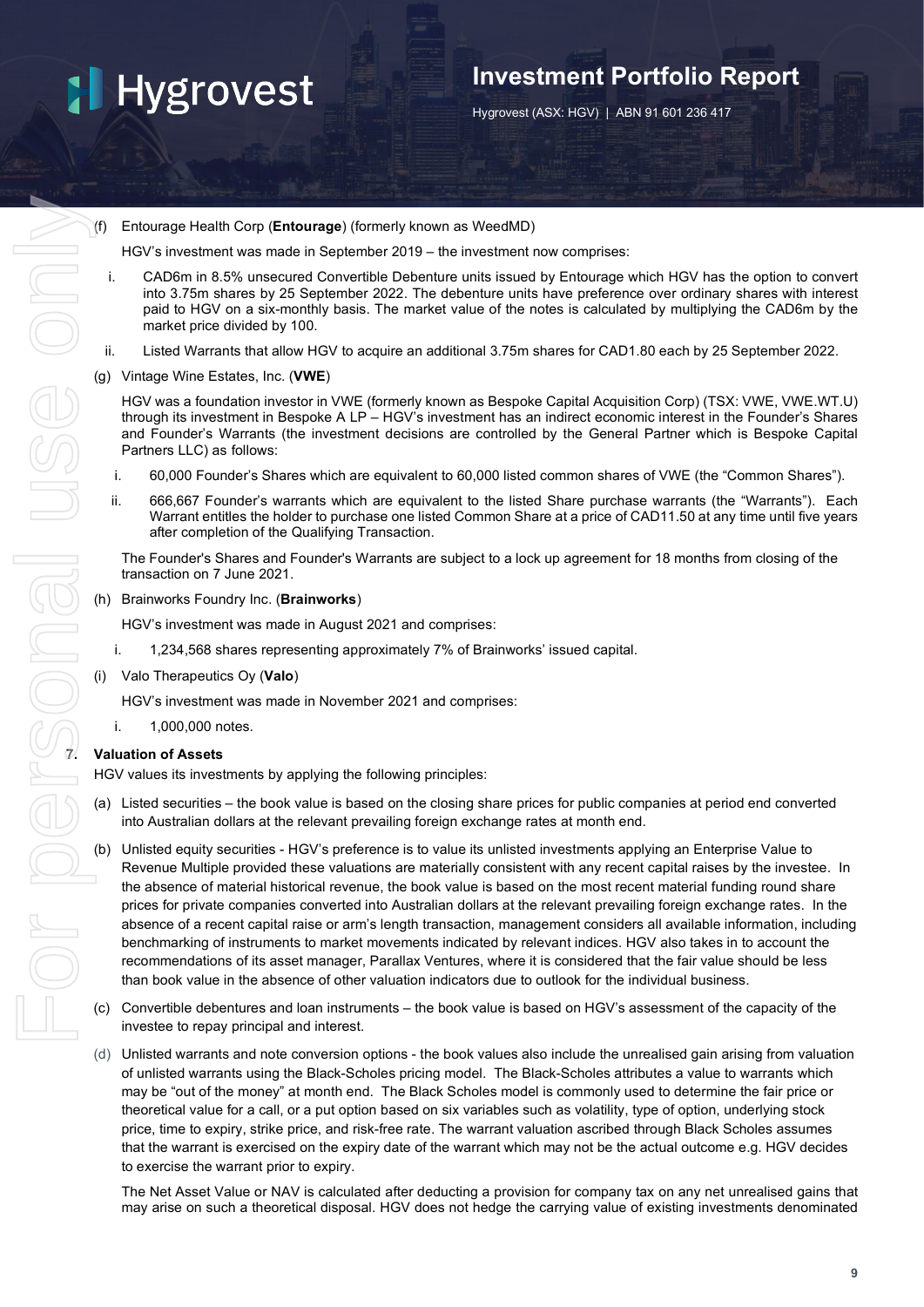## **Investment Portfolio Report**

Hygrovest (ASX: HGV) | ABN 91 601 236 417

in non-AUD currencies. HGV's financial statements are subject to statutory audit or review by our independent auditor BDO Audit (WA) Pty Ltd, at 31 December and 30 June each year.

#### **Note:**

- a) All information within this release is unaudited unless stated otherwise.
- b) The book value includes shares, convertible notes, options, loans, warrants and accrued interest.

#### **8. Dividend Policy**

On 7 June 2019, HGV announced its intention to distribute 20% of its annual profit after tax after excluding unrealised gains and losses on investments (Annual Profit). The policy first applied in respect of the Annual Profit for the year ended 30 June 2020. The dividend would be payable within three months of each half year after the completion of the half year and annual financial statements. It is HGV's intention that any dividend would benefit from available franking credits held by HGV. HGV updated shareholders that there was no dividend payable in respect of the year ended 30 June 2021 in the Appendix 4E released on 27 August 2021.

#### **9. Investment Policy**

HGV Limited (ASX: HGV) is an Australian-listed, specialist investment company that has traded on the ASX since 2015. Investors in Hygrovest gain exposure to a portfolio which concentrates on producing capital growth for shareholders over the medium to long term from investments in listed and unlisted equities and other financial assets.

Currently, HGV's investments are largely minority holdings in Australian and offshore cannabis-related businesses reflecting the company's early focus. HGV has expanded its investment mandate to other high growth industries such as but not limited to, natural resources, healthcare and the digital economy.

In December 2021, HGV's Shareholders approved the broadening of the HGV investment mandate to include strategic investments in sectors outside of cannabis, which will comprise no more than 25% of HGV's total consolidated assets at the time the investments are made (the Diversification). The Diversification permits HGV increased flexibility to create growth and